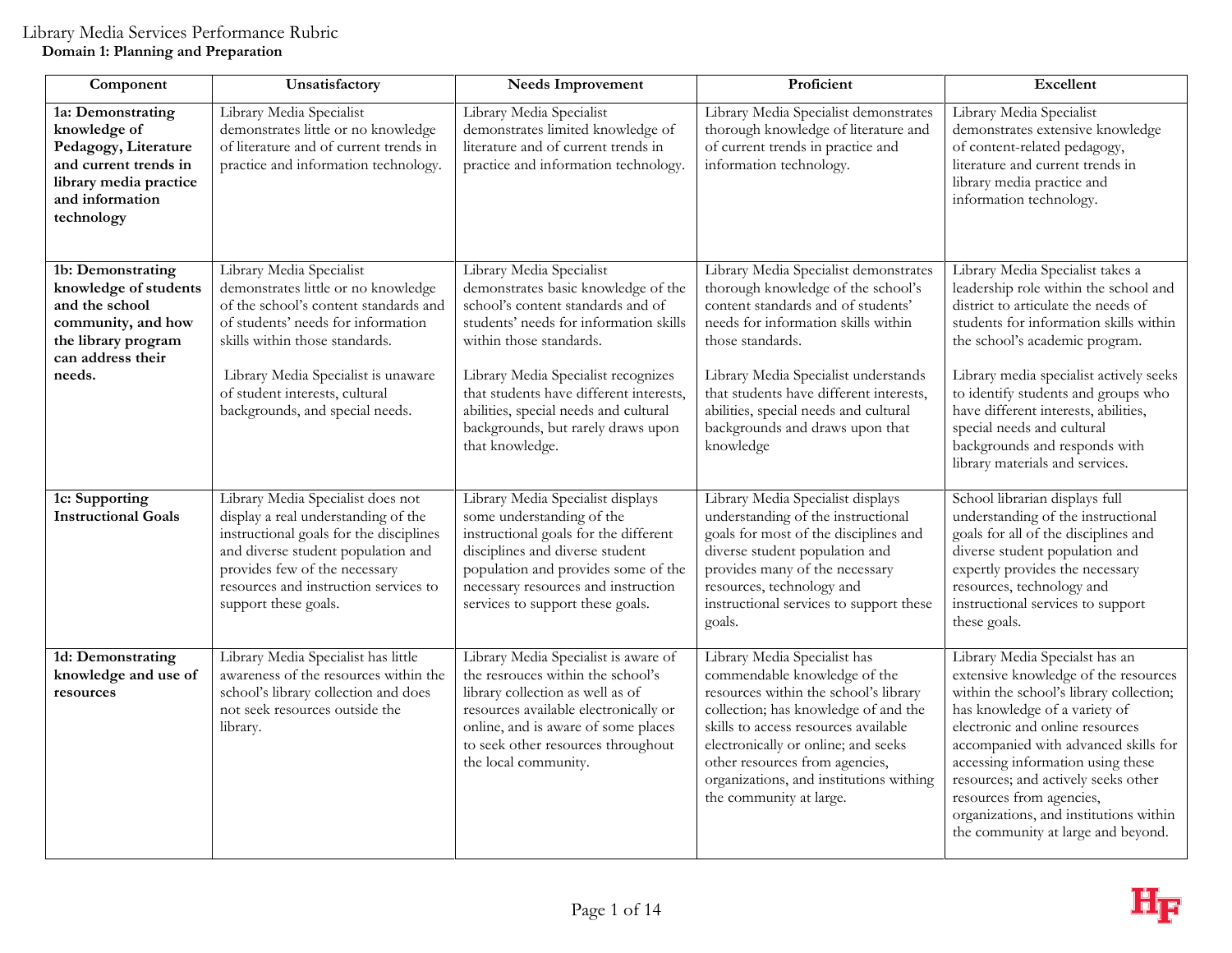| taly incum oclyned i chommance ituoi |                                        |                                          |                                          |                                        |
|--------------------------------------|----------------------------------------|------------------------------------------|------------------------------------------|----------------------------------------|
| 1e: Designing a                      | Library Media Specialist designs and   | Library Media Specialist designs and     | Library Media Specialist designs and     | Library Media Specialist designs and   |
| <b>Coherent Library</b>              | develops a library program that is     | develops a library program that is       | develops a library program that is       | develops a library program that is     |
| Program                              | incoherent in the use of the           | minimally coherent in the use of the     | coherent in the use of the Common        | exceptionally coherent in the use of   |
|                                      | Common Core Standards based            | Common Core Standards based              | Core Standards based instruction,        | the Common Core Standards based        |
|                                      | instruction, curation of print and     | instruction, curation of print and       | curation of print and digital resources, | instruction, curation of print and     |
|                                      | digital resources, support for student | digital resources, support for student   | support for student researchg,           | digital resources, support for student |
|                                      | research, support for student self-    | research, support for student self-      | support for student self- selected       | research, support for student self-    |
|                                      | selected recreational reading, and the | selected recreational reading, and the   | recreational reading, and the efficient  | selected recreational reading, and the |
|                                      | efficient performance of               | efficient performance of                 | performance of administrative tasks.     | efficient performance of               |
|                                      | administrative tasks. The library      | administrative tasks. The library        | The library media center is safe, and    | administrative tasks. The library      |
|                                      | media center environment is unsafe,    | media center is safe, and essential      | students have equal access to physical   | program is differentiated by staff and |
|                                      | or learning is not accessible to many. | learning is accessible to most           | resources; Library Media Specialist      | student learning needs. The library    |
|                                      | There is poor alignment between the    | students. Library Media Specialist       | ensures that the furniture               | media center environment is safe,      |
|                                      | arrangement of furniture and           | makes modest use of physical             | arrangement is appropriate to the        | and learning is accessible to all      |
|                                      | resources.                             | resources. Library Media Specialist      | learning activities and uses physical    | students, including those with special |
|                                      |                                        | attempts to adjust the library           | resources effectively.                   | needs. Library Media Specialist        |
|                                      |                                        | furniture for a lesson or, if necessary, |                                          | makes effective use of physical        |
|                                      |                                        | to adjust the lesson to the furniture,   |                                          | resources. Library Media Specialist    |
|                                      |                                        | but with limited effectiveness.          |                                          | ensures that the physical              |
|                                      |                                        |                                          |                                          | arrangement is appropriate to the      |
|                                      |                                        |                                          |                                          | learning activities.                   |
|                                      |                                        |                                          |                                          |                                        |
| 1f:                                  | Library Media Specialist has no plan   | Library Media Specialist has a           | Library Media Specialist's plan to       | Library Media Specialist's evaluation  |
| Developing a plan to                 | to evaluate the program or resists     | rudimentary plan to evaluate the         | evaluate the program is organized        | plan is highly sophisticated, with     |
| evaluate the library                 | suggestions that such an evaluation is | library media program.                   | around clear goals and the collection    | imaginative sources of evidence and    |
| program                              | important.                             |                                          | of evidence to indicate the degree to    | a clear path toward improving the      |
|                                      |                                        |                                          | which the goals have been met.           | program on an ongoing basis.           |
|                                      |                                        |                                          |                                          |                                        |

# **Domain 2: The Environment**

| Component                                                  | Unsatisfactory                                                                                                                                                                                                                                      | <b>Needs Improvement</b>                                                                                                                                                                                                                                                                                              | Proficient                                                                                                                                                                                                                                                              | Excellent                                                                                                                                                                                                                                                                                                                          |
|------------------------------------------------------------|-----------------------------------------------------------------------------------------------------------------------------------------------------------------------------------------------------------------------------------------------------|-----------------------------------------------------------------------------------------------------------------------------------------------------------------------------------------------------------------------------------------------------------------------------------------------------------------------|-------------------------------------------------------------------------------------------------------------------------------------------------------------------------------------------------------------------------------------------------------------------------|------------------------------------------------------------------------------------------------------------------------------------------------------------------------------------------------------------------------------------------------------------------------------------------------------------------------------------|
| 2a: Creating an -<br>environment of<br>respect and rapport | Interactions, both between the<br>Library Media Specialist and students<br>and among students, are negative,<br>inappropriate, or insensitive to<br>students' cultural backgrounds and<br>are characterized by sarcasm, put-<br>downs, or conflict. | Interactions, both between the<br>Library Media Specialist and students<br>and among students, are generally<br>appropriate and free from conflict<br>but may be characterized by<br>occasional displays of insensitivity or<br>lack of responsiveness to cultural or<br>developmental differences among<br>students. | Interactions, both between the<br>Library Media Specialist and students<br>and among students, are polite and<br>respectful, reflecting general warmth<br>and caring, and are appropriate to the<br>cultural and developmental<br>differences among groups of students. | Interactions among the Library<br>Media Specialist, individual students,<br>and all staff members are highly<br>respectful, reflecting genuine warmth<br>and caring and sensitivity to students'<br>cultures and levels of development.<br>Students themselves ensure high<br>levels of civility among students in<br>the library. |

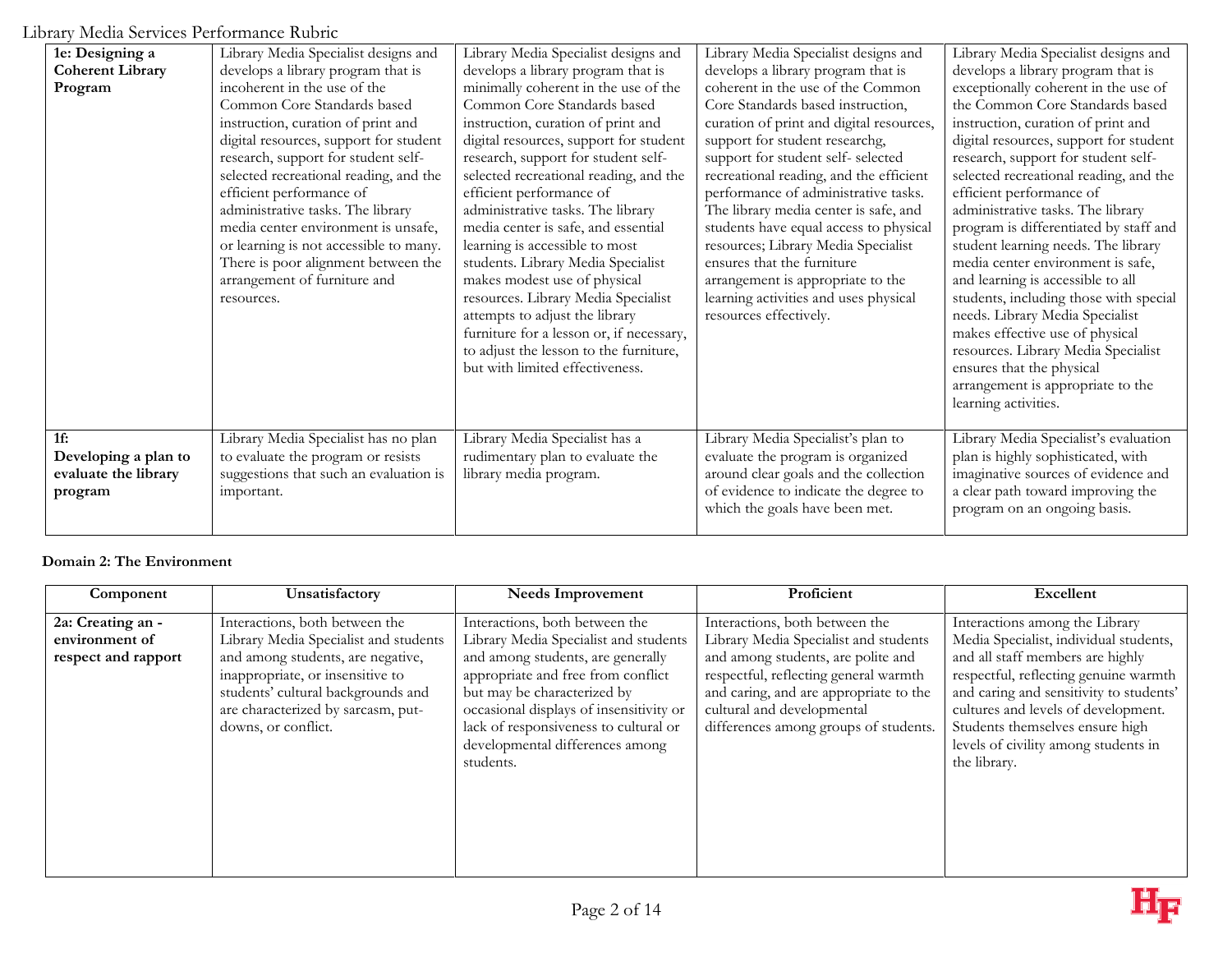|  | Library Media Services Performance Rubric |  |
|--|-------------------------------------------|--|
|  |                                           |  |

| ealy incum oclynces I chommance indulie                                                                    |                                                                                                                                                                                                                                                                                  |                                                                                                                                                                                                                                                                                 |                                                                                                                                                                                                                                                                                 |                                                                                                                                                                                                                                                                                                                                                                                                                                                                                                                                                                                                                   |
|------------------------------------------------------------------------------------------------------------|----------------------------------------------------------------------------------------------------------------------------------------------------------------------------------------------------------------------------------------------------------------------------------|---------------------------------------------------------------------------------------------------------------------------------------------------------------------------------------------------------------------------------------------------------------------------------|---------------------------------------------------------------------------------------------------------------------------------------------------------------------------------------------------------------------------------------------------------------------------------|-------------------------------------------------------------------------------------------------------------------------------------------------------------------------------------------------------------------------------------------------------------------------------------------------------------------------------------------------------------------------------------------------------------------------------------------------------------------------------------------------------------------------------------------------------------------------------------------------------------------|
| 2b: Establishing a<br>culture for<br>investigation and an<br>appreciation of<br>learning and<br>literature | Library Media Specialist conveys a<br>culture characterized by a lack of<br>commitment to learning, and little or<br>no investment of student energy in<br>seeking information and reading<br>literature. Medium to low<br>expectations for student achievement<br>are the norm. | Library Media Specialist conveys a<br>culture characterized by little<br>commitment to learning, and<br>minimal investment of student<br>energy in seeking information and<br>reading literature. Medium<br>expectations for student<br>achievement are the norm.               | Library Media Specialist conveys a<br>culture where learning is valued with<br>high expectations for both learning<br>and hard work as the norm for most<br>students. Students understand their<br>role as learners and readers as they<br>consistently expend effort to learn. | Library Media Specialist, in<br>interactions with both students and<br>colleagues, conveys a culture<br>characterized by an essential nature<br>of seeking information and reading<br>literature. Students appear to have<br>internalized these values. Library<br>Media Specialist conveys a culture<br>where students are cognitively busy,<br>characterized by a shared belief in<br>the importance of learning and<br>reading. Library Media Specialist<br>conveys high expectations for both<br>learning and reading as the norm for<br>all students. Students accept their<br>role as learners and readers. |
| 2c: Establishing and<br>managing library<br>policies and<br>procedures                                     | Media center routines and<br>procedures (for example, for<br>circulation of materials, working on<br>computers, independent work) are<br>either nonexistent or inefficient,<br>resulting in general confusion.<br>Library assistants are confused as to<br>their role.           | Media center routines and<br>procedures (for example, for<br>circulation of materials, working on<br>computers, independent work) have<br>been established but function<br>sporadically. Efforts to establish<br>guidelines for library assistants are<br>partially successful. | Media center routines and procedures<br>(for example, for circulation of<br>materials, working on computers,<br>independent work) have been<br>established and function smoothly.<br>Library assistants are clear as to their<br>role.                                          | Media center routines and<br>procedures (for example, for<br>circulation of materials, working on<br>computers, independent work) are<br>seamless in their operation, with<br>students assuming considerable<br>responsibility for their smooth<br>operation. Library assistants work<br>independently and contribute to the<br>success of the media center.                                                                                                                                                                                                                                                      |
| 2d: Managing student<br>behavior                                                                           | There is no evidence that standards<br>of conduct have been established,<br>and there is little or no monitoring of<br>student behavior. Response to<br>student misbehavior is repressive or<br>disrespectful of student dignity.                                                | It appears that the Library Media<br>Specialist has made an effort to<br>establish standards of conduct for<br>students and tries to monitor student<br>behavior and respond to student<br>misbehavior, but these efforts are<br>not always successful.                         | Standards of conduct appear to be<br>clear to students, and the Library<br>Media Specialist monitors student<br>behavior against those standards.<br>Library Media Specialist's response to<br>student misbehavior is appropriate<br>and respectful to students.                | Standards of conduct are clear, with<br>evidence of student participation in<br>setting them. Library Media<br>Specialist's monitoring of student<br>behavior is subtle and preventive,<br>and response to student misbehavior<br>is sensitive to individual student<br>needs. Students take an active role in<br>monitoring the standards of<br>behavior.                                                                                                                                                                                                                                                        |
| 2e: Organizing<br>physical space                                                                           | Library Media Specialist makes poor us<br>of the physical environment, resulting<br>poor traffic flow, confusing signage,<br>inadequate space devoted to work area.<br>and computer use, and general<br>confusion.                                                               | Library Media Specialist's efforts to<br>make use of the physical<br>environment are uneven, resulting in<br>occasional confusion.                                                                                                                                              | Library Media Specialist makes<br>effective use of the physical<br>environment, resulting in good traffic<br>flow, clear signage, and adequate<br>space devoted to work areas and<br>computer use.                                                                              | Library Media Specialist makes<br>highly effective use of the physical<br>environment, resulting in clear<br>signage, excellent traffic flow, and<br>adequate space devoted to work<br>areas and computer use. In addition,<br>book displays are attractive and<br>inviting.                                                                                                                                                                                                                                                                                                                                      |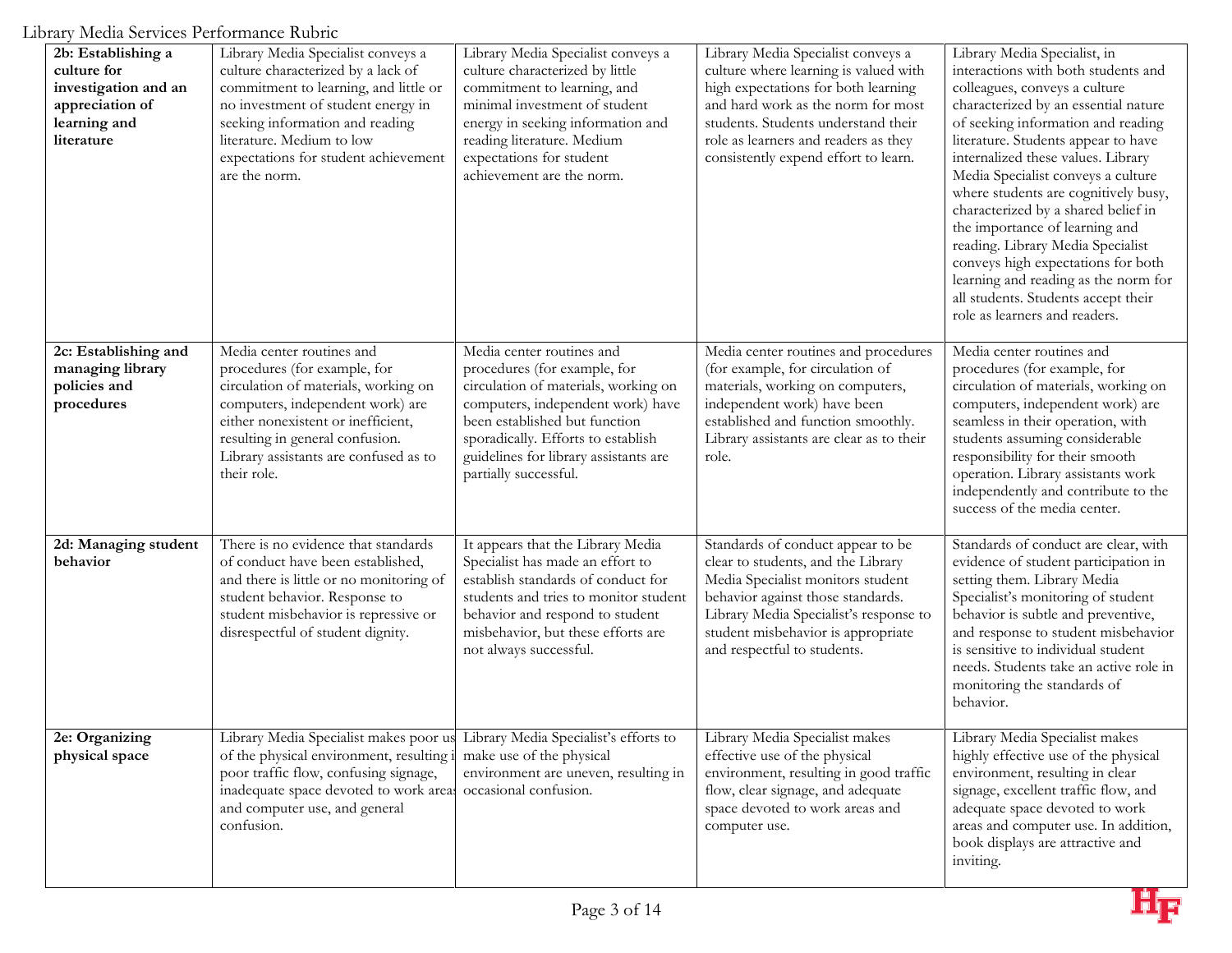## **Domain 3: Delivery of Services**

| Component                                                                                                                                  | Unsatisfactory                                                                                                                                                                                                                                                                                      | Needs Improvement                                                                                                                                                                                                                                                                                                                                                                                                          | Proficient                                                                                                                                                                                                                                                                                                                                                         | Excellent                                                                                                                                                                                                                                                                                                                                                                                                                                                                                                                                            |
|--------------------------------------------------------------------------------------------------------------------------------------------|-----------------------------------------------------------------------------------------------------------------------------------------------------------------------------------------------------------------------------------------------------------------------------------------------------|----------------------------------------------------------------------------------------------------------------------------------------------------------------------------------------------------------------------------------------------------------------------------------------------------------------------------------------------------------------------------------------------------------------------------|--------------------------------------------------------------------------------------------------------------------------------------------------------------------------------------------------------------------------------------------------------------------------------------------------------------------------------------------------------------------|------------------------------------------------------------------------------------------------------------------------------------------------------------------------------------------------------------------------------------------------------------------------------------------------------------------------------------------------------------------------------------------------------------------------------------------------------------------------------------------------------------------------------------------------------|
| 3a: Maintaining and<br>extending the library<br>collection in<br>accordance with the<br>school's needs and<br>within budget<br>limitations | Library Media Specialist fails to<br>adhere to district or professional<br>guidelines in selecting materials for<br>the collection and does not<br>periodically inventory nor purge the<br>collection of outdated material.<br>Collection is unbalanced among<br>different areas.                   | Library Media Specialist<br>inconsistently adheres to school or<br>professional guidelines in selecting<br>materials for the collection but does<br>not consistently inventory nor purge<br>the collection of outdated material.<br>Collection is somewhat unbalanced<br>among different areas.                                                                                                                            | Library Media Specialist adheres to<br>district or professional guidelines in<br>selecting materials for the collection<br>and routinely inventories and purges<br>the collection of outdated material.<br>Collection is mostly balanced among<br>different areas.                                                                                                 | Library Media Specialist adheres to<br>district and professional guidelines in<br>selecting materials for the collection<br>and consistently inventories and<br>weeds the collection of outdated<br>material. Uses circulation data and<br>reports to determine needs.<br>Collection is highly balanced and<br>interconnected between different<br>content/conceptual areas as a result<br>of analysis of data and collaboration<br>with staff.                                                                                                      |
| 3b: Collaborating with<br>teachers in the design<br>of instructional units<br>and lessons                                                  | Library Media Specialist declines to<br>collaborate with classroom teachers<br>in the design of instructional lessons<br>and units.                                                                                                                                                                 | Library Media Specialist collaborates<br>with classroom teachers in the design<br>of instructional lessons and units<br>when specifically asked to do so.                                                                                                                                                                                                                                                                  | Library Media Specialist initiates<br>collaboration with classroom teachers<br>in the design of instructional lessons<br>and units.                                                                                                                                                                                                                                | Library Media Specialist initiates<br>collaboration with classroom<br>teachers in the design of instructional<br>lessons and units, locating additional<br>resources from sources outside the<br>school.                                                                                                                                                                                                                                                                                                                                             |
| 3c: Engaging students<br>in the appreciation of<br>literature and in<br>learning of<br>information skills                                  | The learning tasks/activities,<br>materials and, resources are poorly<br>aligned with instructional outcomes,<br>and do not provide any opportunities<br>for the appreciation of literature. The<br>lesson has no clearly defined<br>structure, or the pace of the lesson is<br>too slow or rushed. | The learning tasks/activities,<br>materials and resources are<br>minimally aligned with instructional<br>outcomes. The lesson has<br>recognizable structure; however the<br>pacing of the lesson may not provide<br>students the time needed to be<br>intellectually engaged or so slow that<br>many students have considerable<br>down time. Students have limited<br>opportunities for the appreciation of<br>literature | The learning tasks/ activities,<br>materials and resources are fully<br>aligned with instructional outcomes.<br>The lesson has a clearly defined<br>structure; the pacing of the lesson is<br>appropriate, providing most students<br>the time needed to be intellectually<br>engaged. Students have ample<br>opportunities for the appreciation of<br>literature. | The learning tasks/activities,<br>materials and resources are well<br>designed and require complex<br>thinking on the part of the students.<br>The lesson has a clearly defined<br>structure and the pacing of the<br>lesson provides students the time<br>needed not only to be intellectually<br>engaged with and reflect upon their<br>learning, but also to consolidate their<br>understanding. Students are provided<br>many tasks/activities that they can<br>self- extend knowledge and<br>understanding and collaborate with<br>other peers. |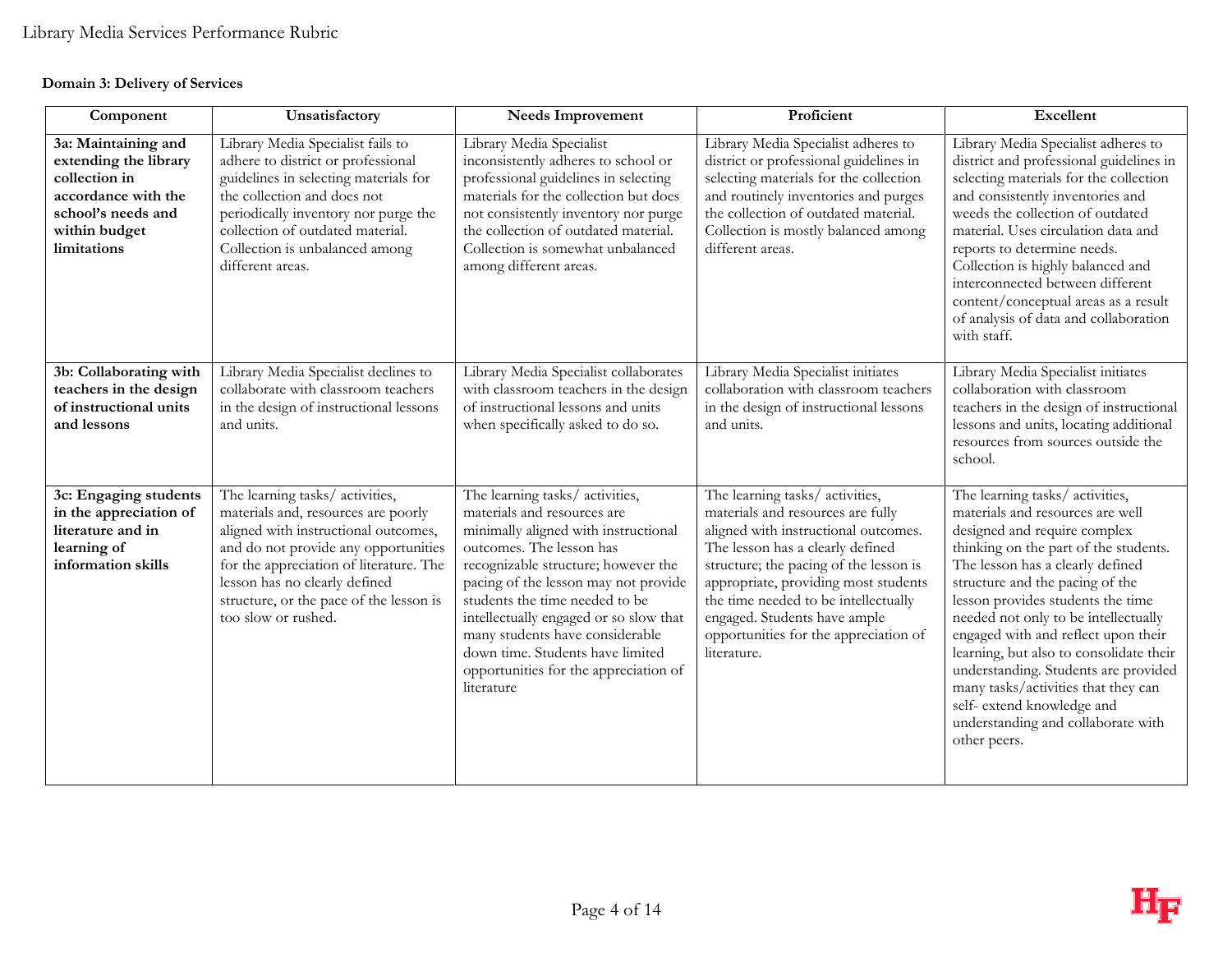| 3d: Assisting students<br>and teachers in the<br>use of technology in<br>the library media<br>center | Library Media Specialist declines to<br>assist students and teachers in the<br>use of technology in the library<br>media center. | Library Media Specialist assists<br>students and teachers in the use of<br>technology in the library media<br>center when specifically asked to do<br>SO. | Library Media Specialist initiates<br>sessions to assist students and<br>teachers in the use of technology in<br>the library media center. | Library Media Specialist is proactive<br>in initiating sessions to assist<br>students and teachers in the use of<br>technology in the library media<br>center.                      |
|------------------------------------------------------------------------------------------------------|----------------------------------------------------------------------------------------------------------------------------------|-----------------------------------------------------------------------------------------------------------------------------------------------------------|--------------------------------------------------------------------------------------------------------------------------------------------|-------------------------------------------------------------------------------------------------------------------------------------------------------------------------------------|
| 3e: Demonstrating<br>flexibility and<br>responsiveness                                               | Library Media Specialist adheres to<br>the plan, in spite of evidence of its<br>inadequacy.                                      | Library Media Specialist makes<br>modest changes in the library media<br>program when confronted with<br>evidence of the need for change.                 | Library Media Specialist makes<br>revisions to the library media program<br>when they are needed.                                          | Library Media Specialist is<br>continually seeking ways to improve<br>the library media program and makes<br>changes as needed in response to<br>student, parent, or teacher input. |

# **Domain 4: Professional Responsibilities**

| Component                                           | Unsatisfactory                                                                                                                                                                             | <b>Needs Improvement</b>                                                                                                                                                                                                                                                                      | Proficient                                                                                                                                                                                                                                                                                       | Excellent                                                                                                                                                                                                                                                                                                                                                                 |
|-----------------------------------------------------|--------------------------------------------------------------------------------------------------------------------------------------------------------------------------------------------|-----------------------------------------------------------------------------------------------------------------------------------------------------------------------------------------------------------------------------------------------------------------------------------------------|--------------------------------------------------------------------------------------------------------------------------------------------------------------------------------------------------------------------------------------------------------------------------------------------------|---------------------------------------------------------------------------------------------------------------------------------------------------------------------------------------------------------------------------------------------------------------------------------------------------------------------------------------------------------------------------|
| 4a: Reflecting on<br>practice                       | Library Media Specialist does not<br>reflect on practice, or the reflections<br>are inaccurate or self-serving.                                                                            | Library Media Specialist's reflection<br>on practice is moderately accurate<br>and objective, without citing specific<br>examples and with only global<br>suggestions as to how it might be<br>improved.                                                                                      | Library Media Specialist's reflection<br>provides an accurate and objective<br>description of practice, citing specific<br>positive and negative characteristics.<br>Library Media Specialist makes some<br>specific suggestions as to how the<br>media program might be improved.               | Library Media Specialist's reflection<br>is highly accurate and perceptive,<br>citing specific examples. Library<br>Media Specialist draws on an<br>extensive repertoire to suggest<br>alternative strategies and their likely<br>success.                                                                                                                                |
| 4b: Maintaining<br><b>Accurate Records</b>          | Library Media Specialist does not<br>maintain accurate or current records.<br>Does not follow established<br>procedures for preparing requistions<br>and budgets.                          | Library Media Specialist maintains<br>records including a current catalog of<br>resources, circulation records, an<br>inventory of materials, and statistics<br>of library use and budget<br>expenditures. Sometimes anticipates<br>teacher needs when preparing<br>requisitions and budgets. | Library Media Specialist maintains<br>accurate records including: current<br>catalog of resources, circulation<br>records, inventory of materials, and<br>statistics of library use. Anticipates<br>teacher needs when preparing<br>requisitions and budgets. Follows<br>established procedures. | Library Media Specialist maintains<br>accurate records including: current<br>catalog of resources, circulation<br>records, inventory of materials,<br>statistics of library use, and budget<br>expenditures. Anticipates future<br>needs when preparing requisitions<br>and budgets, follows established<br>procedures, and suggests<br>improvements to those procedures. |
| 4c: Communicating<br>with the larger<br>community   | Library Media Specialist makes no<br>effort to engage in outreach efforts<br>to parents or the larger community.                                                                           | Library Media Specialist makes<br>sporadic efforts to engage in<br>outreach efforts to parents or the<br>larger community.                                                                                                                                                                    | Library Media Specialist engages in<br>outreach efforts to parents and the<br>larger community.                                                                                                                                                                                                  | Library Media Specialist is proactive<br>in reaching out to parents and<br>establishing contacts with outside<br>libraries, coordinating efforts for<br>mutual benefit.                                                                                                                                                                                                   |
| 4d: Participating in a<br>professional<br>community | Library Media Specialist's<br>relationships with colleagues are<br>negative or self-serving, and the<br>specialist avoids being involved in<br>school and district events and<br>projects. | Library Media Specialist's<br>relationships with colleagues are<br>cordial, and the specialist participates<br>in school and district events and<br>projects when specifically requested.                                                                                                     | Library Media Specialist participates<br>actively in school and district events<br>and projects and maintains positive<br>and productive relationships with<br>colleagues.                                                                                                                       | Library Media Specialist makes a<br>substantial contribution to school<br>and district events and projects and<br>assumes leadership with colleagues.                                                                                                                                                                                                                     |

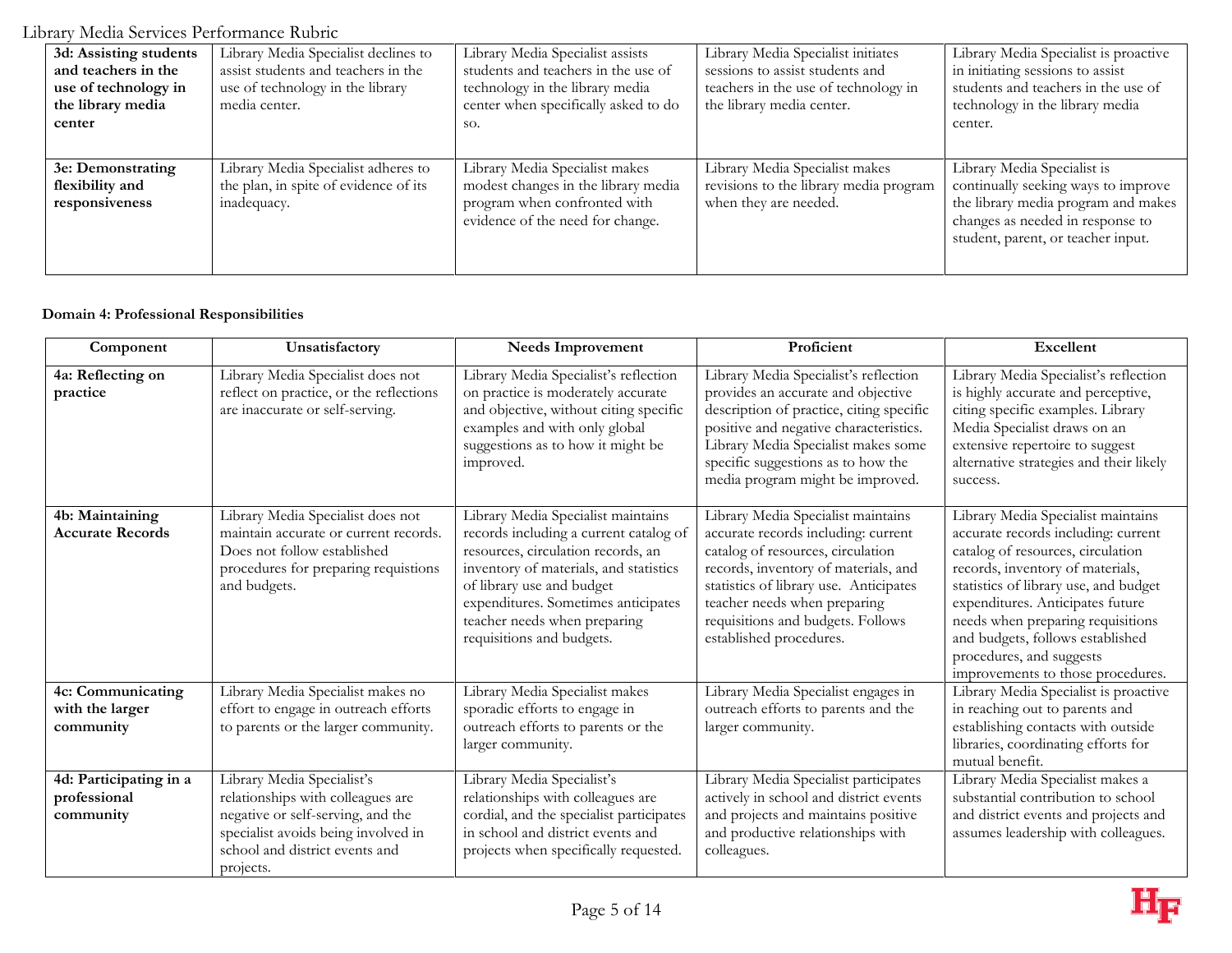| 4e: Growing and             | Library Media Specialist does not      | Library Media Specialist's              | Library Media Specialist seeks out      | Library Media Specialist actively       |
|-----------------------------|----------------------------------------|-----------------------------------------|-----------------------------------------|-----------------------------------------|
| developing                  | participate in professional            | participation in professional           | opportunities for professional          | pursues professional development        |
| professionally              | development activities, even when      | development activities is limited       | development based on an individual      | opportunities and makes a               |
|                             | such activities are clearly needed for | to those that are convenient or         | assessment of need.                     | substantial contribution to the         |
|                             | the enhancement of skills.             | are required.                           |                                         | profession through such activities as   |
|                             |                                        |                                         |                                         | offering workshops to colleagues.       |
| 4f: Demonstrating           | Library Media Specialist displays      | Library Media Specialist is honest in   | Library Media Specialist displays high  | Library Media Specialist can be         |
| professionalism             | dishonesty in interactions with        | interactions with colleagues,           | standards of honesty, integrity, and    | counted on to hold the highest          |
|                             | colleagues, students, and the public.  | students, and the public. Library       | confidentiality in interactions with    | standards of honesty, integrity, and    |
|                             | Library Media Specialist is not alert  | Media Specialist's attempt to serve     | colleagues, students, and the public.   | confidentiality and takes a leadership  |
|                             | to students' needs and contributes to  | students is inconsistent, and does      | Library Media Specialist is active in   | role with colleagues. Library Media     |
|                             | school practices that result in some   | not knowingly contribute to some        | serving students, working to ensure     | Specialist is highly proactive in       |
|                             | students' being ill served by the      | students being ill served by the        | that all students receive a fair        | serving students, seeking out           |
|                             | school. Library Media Specialist       | school. Library Media Specialist's      | opportunity to succeed. Library Media   | resources when needed. Library          |
|                             | makes decisions and                    | decisions and recommendations are       | Specialist maintains an open mind in    | Media Specialist makes a concerted      |
|                             | recommendations that are based on      | based on limited though genuinely       | team or departmental decision           | effort to challenge negative attitudes  |
|                             | self-serving interests. Library Media  | professional considerations. Library    | making. Library Media Specialist        | or practices to ensure that all         |
|                             | Specialist does not comply with state, | Media Specialist must be reminded       | complies fully with state, school and   | students, particularly those            |
|                             | school and district regulations.       | by supervisors about complying with     | district regulations.                   | traditionally underserved, are          |
|                             |                                        | state, school and district regulations. |                                         | honored in the school. Library Media    |
|                             |                                        |                                         |                                         | Specialist takes a leadership role in   |
|                             |                                        |                                         |                                         | team or departmental decision           |
|                             |                                        |                                         |                                         | making and helps ensure that such       |
|                             |                                        |                                         |                                         | decisions are based on the highest      |
|                             |                                        |                                         |                                         | professional standards. Library         |
|                             |                                        |                                         |                                         | Media Specialist complies fully with    |
|                             |                                        |                                         |                                         | state, school and district regulations, |
|                             |                                        |                                         |                                         | taking a leadership role with           |
|                             |                                        |                                         |                                         | colleagues.                             |
| 4g: Support for the         | Teacher avoids becoming involved in    | Teacher participates in school events   | Teacher volunteers to participate in    | Teacher volunteers to participate in    |
| <b>Total School Program</b> | school events or school and district   | and school and district projects only   | school events and in school and         | school events and district projects,    |
|                             | projects.                              | when specifically asked.                | district projects, making a substantial | making a substantial contribution       |
|                             |                                        |                                         | contribution.                           | and                                     |
|                             |                                        |                                         |                                         | assuming a leadership role in at least  |
|                             |                                        |                                         |                                         | one aspect of school or district life.  |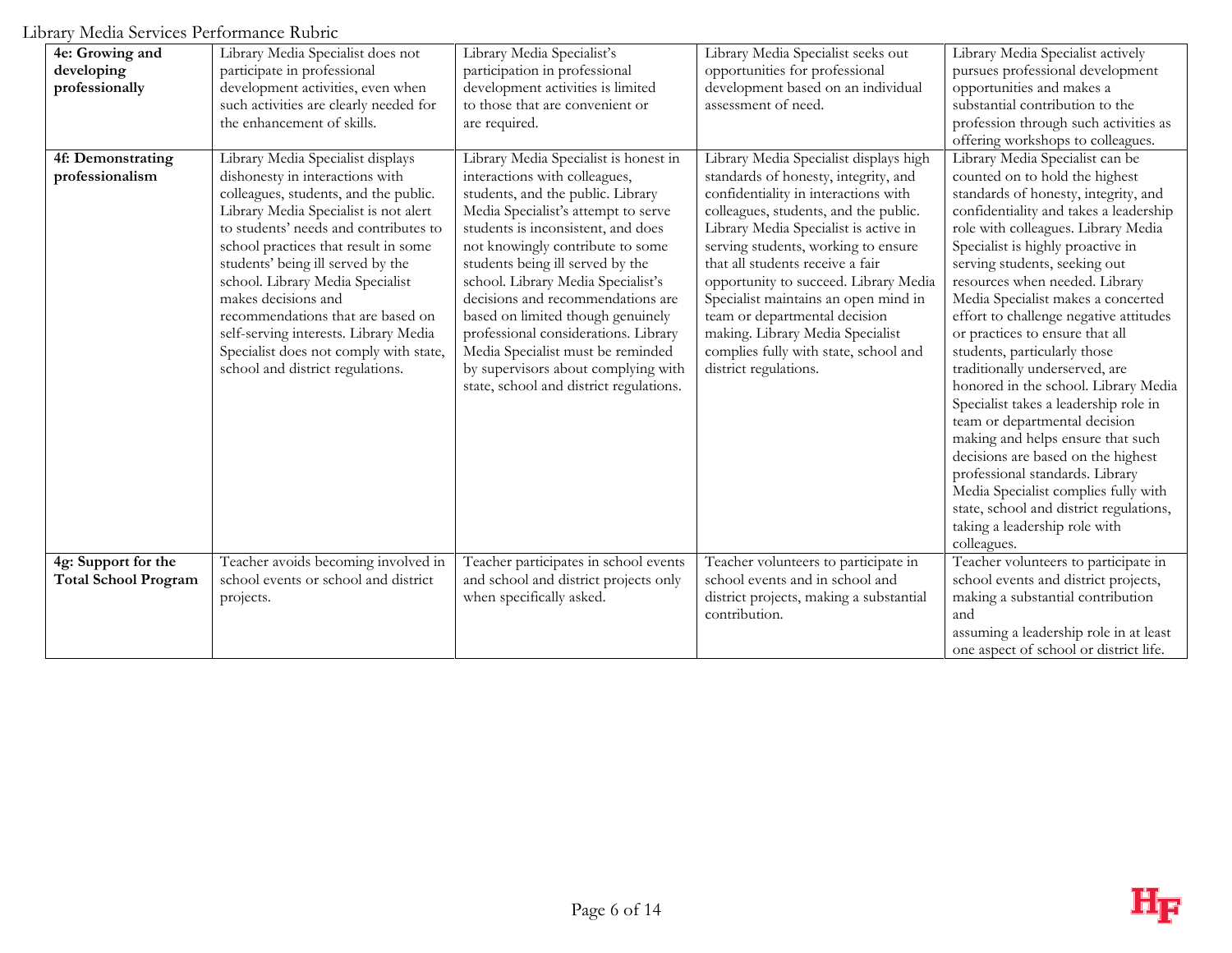## H-F Framework for Professional Practice for Library Media Specialists **Elements and Indicators**

#### **Domain 1: Elements**

1a: \* Knowledge of curriculum in all subject areas, specifically as it relates to providing information and resources to support student learning. \*Knowledge of information, media and digital literacy \*Knowledge of the research process

1b. \*Knowledge of child and adolescent development and the learning process \*Knowledge of students' skills and knowledge and language proficiency \*Knowledge of student and community interests and cultural heritage \*Knowledge of students' special needs

1c: \*Instructional planning \*Knowledge of instructional resources and technology in all curricular areas \*Suitability for diverse range of students

1d: \*Knowledge of instructional materials and resources. \*Knowledge of search strategies. Knowledge of resources in the community and beyond \*Ability to evaluate and select appropriate resources

1e: \*Organization of resources and physical space \*Administrative tasks \*School wide events and programs

1f: \*Use for planning \*Qualitative and quantitative data for evaluation

#### **Domain 1: Indicators**

1a)

- The materials in the library collection are in alignment with current trends and best practices.
- The school's curriculum and information needs are represented in the library collection and support student research in all areas.
- Library Media Specialist is aware of changes in library practice and is actively pursuing, implementing, or further investigating these changes to see the benefit for the library.
- Materials are provided in a variety of formats (e.g. print and electronic) and learning levels.
- The materials in the library collection reflect the Library Media Specialist's extensive knowledge of age-appropriate literature.
- Library Media Specialist participates in ongoing professional development

1b)

- Materials in the library collection represent special needs, developmental levels, cultural heritage, and interests of students, staff and community members.
- Library materials are available for students at a wide variety of instructional, reading, and interest levels
- Library programs, instruction, and services are age and developmentally appropriate and reflect student needs and interests
- Articulation with foundation schools results in awareness of prior knowledge of library and research skills and impacts planning

- Meetings with individual staff members and departments to plan instruction to support goals
- Timely and thoughtful responses to questions and requests for information and resources from staff and students
- Knowledge of current trends, best practices and new resources in all curricular areas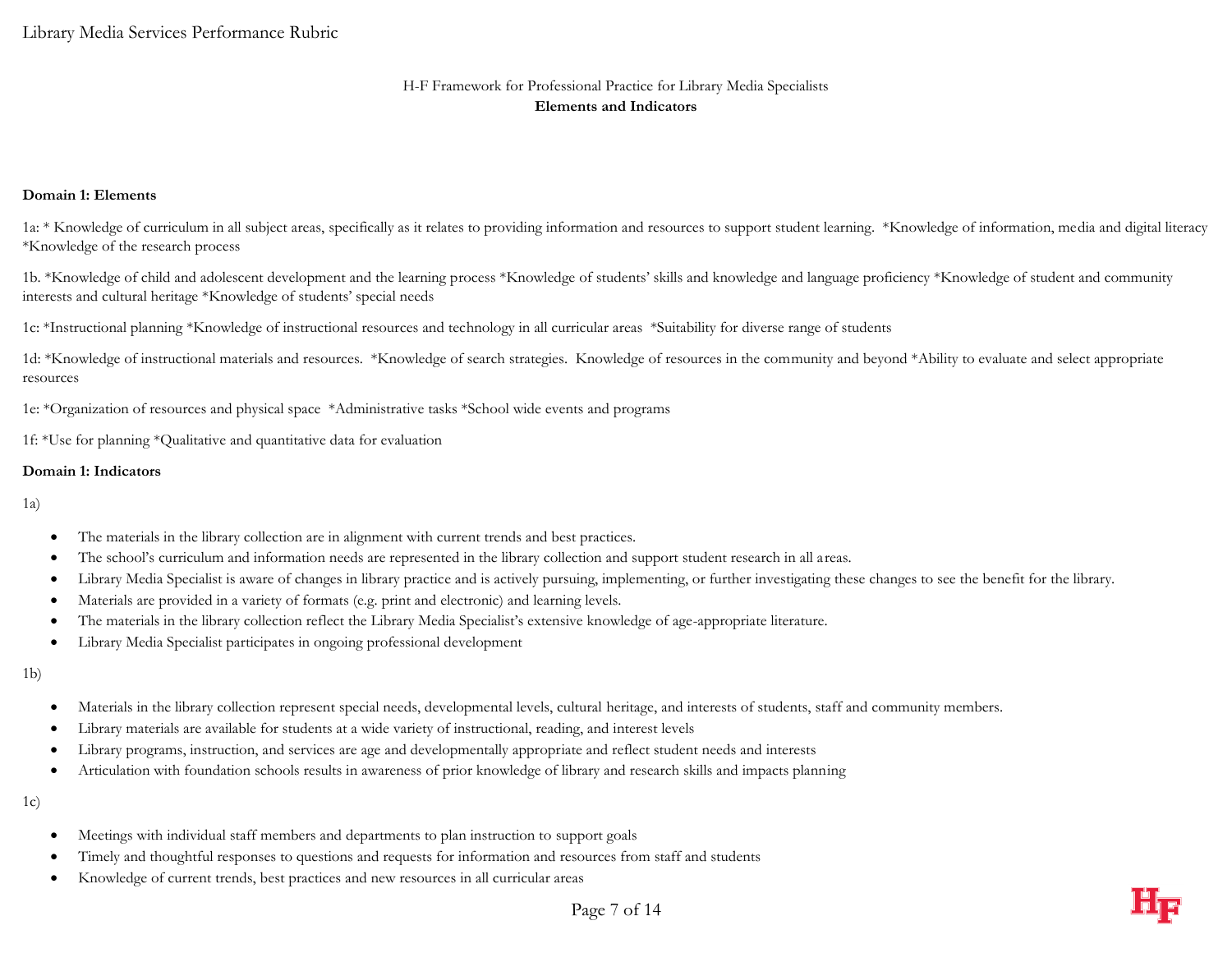Regular communication with staff regarding new resources to support curricular goals

## 1d)

- Subscriptions to online resources available to support student and staff research available 24/7
- Tutorials and handouts available to teach students how to use electronic resources
- Booklists and other finding aids to help students locate literature of interest
- Displays of current books and books on particular subject areas
- Online research guides created for classes and topics of interest
- A well-maintained library website insures uninterrupted access to all resources

## 1e)

- Library collection is updated and extended to meet, as necessary, the changing needs of the curriculum and revised standards
- Support for student research and self-selected recreational reading
- The physical arrangement and layout is appropriate for learning activities
- Efficient, customer-centered processes for student check outs, holds and returns of materials
- Efficient, accurate scheduling of classes in the library
- Lessons and activities aligned to Common Core State Standards and Illinois School Library I-SAIL standards
- Regular school wide events for students to promote reading and literacy
- Literacy-based evening events throughout the year for students and families

## 1f)

- Appropriate data is collected and compiled on a regular basis (e.g. student sign-ins, book checkouts, program attendance, database searches)
- Published reports of data are created
- Common Core State Standards are aligned with Illinois I-SAIL standards to guide instruction
- Application of data to improve library program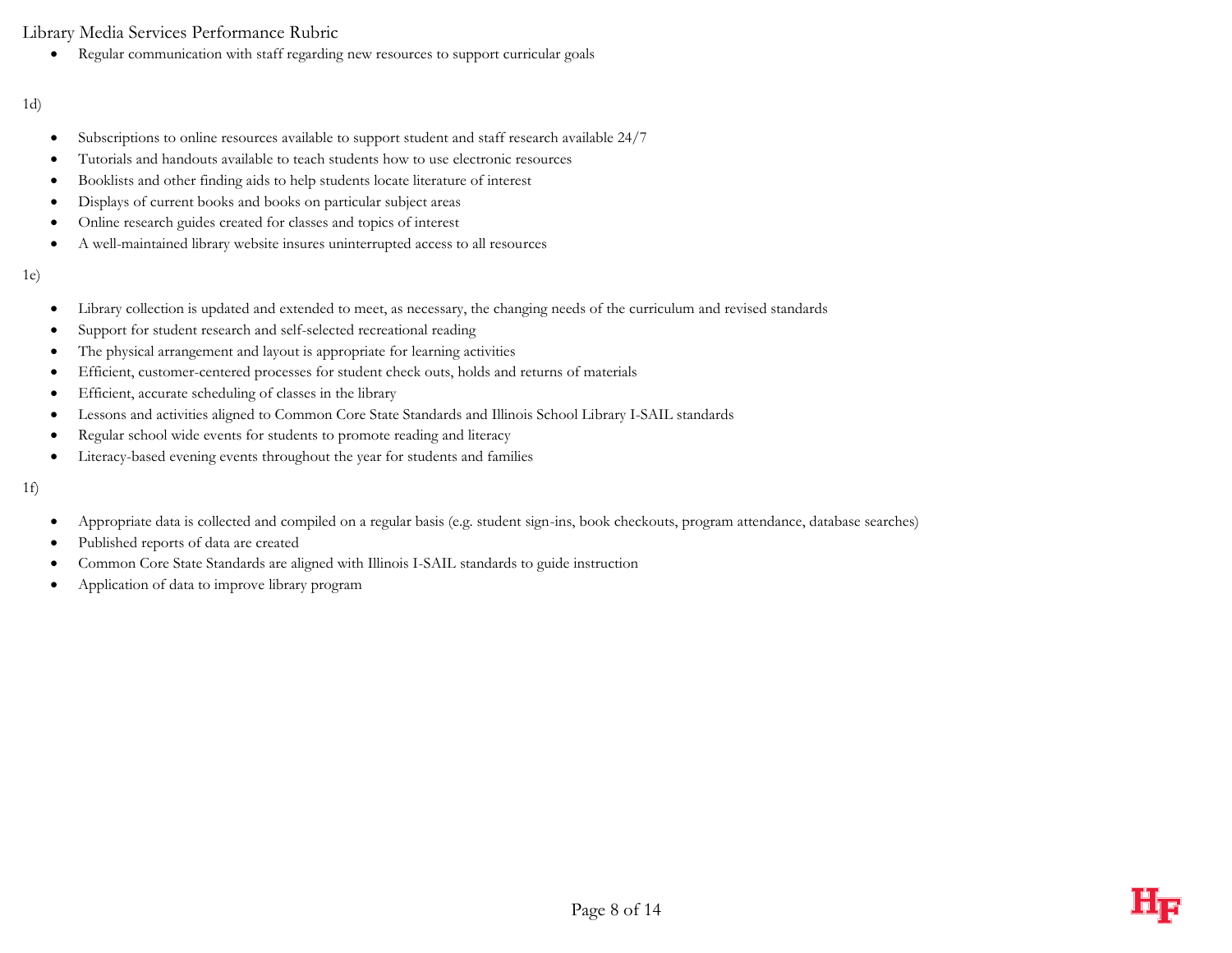Library Media Services Performance Rubric **Domain 2 Elements:**

- 2a: \*Librarian interactions with students \*Student interactions with one another \*Librarian interactions with staff
- 2b: \*Expectations for learning and achievement \*Maintaining a scholarly atmosphere
- 2c: \*Establishing policies and procedures \*Developing student volunteers \*Scheduling procedures
- 2d: \*Expectations \*Monitoring of student behavior \*Response to student misbehavior
- 2e: \*Safety and Accessibility \*Self-directed use \*Traffic flow \*Flexibility

#### **Domain 2: Indicators**

### **2a)**

- Interactions among library staff, students, and other staff members are respectful and positive
- Expectation for scholarly, collaborative atmosphere in the library
- Caring and sensitivity to students' cultures and levels of development
- Students demonstrate civility and respect among themselves while using the library
- Expectation for proper care of technology equipment and library materials
- Fairness and respect when implementing library behavioral policies and procedures
- Attention to students' background and lives outside of school
- Positive attitudes and encouragement
- Active listening

## **2b)**

- School wide events that promote reading and literacy
- Summer and winter break reading programs
- Displays and literature promoting award-winning titles
- Participation in state book award programs (Abraham Lincoln Award and Read for a Lifetime)
- Monthly lunchtime book discussions
- Students engaged in enjoying literature and choosing items appropriate to their reading and interest levels and information needs

- Students and staff can independently navigate the library and use its resources
- Students take the initiative to follow library procedures to ensure their time in the library is used productively
- Library signage is clear and helpful
- Student volunteers contribute to the success of the library program with training, clear duties and expectations
- A library policy manual is easily accessible and periodically updated.
- Library orientation and materials for new staff members
- Freshman student library orientations
- Clearly organized scheduling for library space and instruction, both in person and online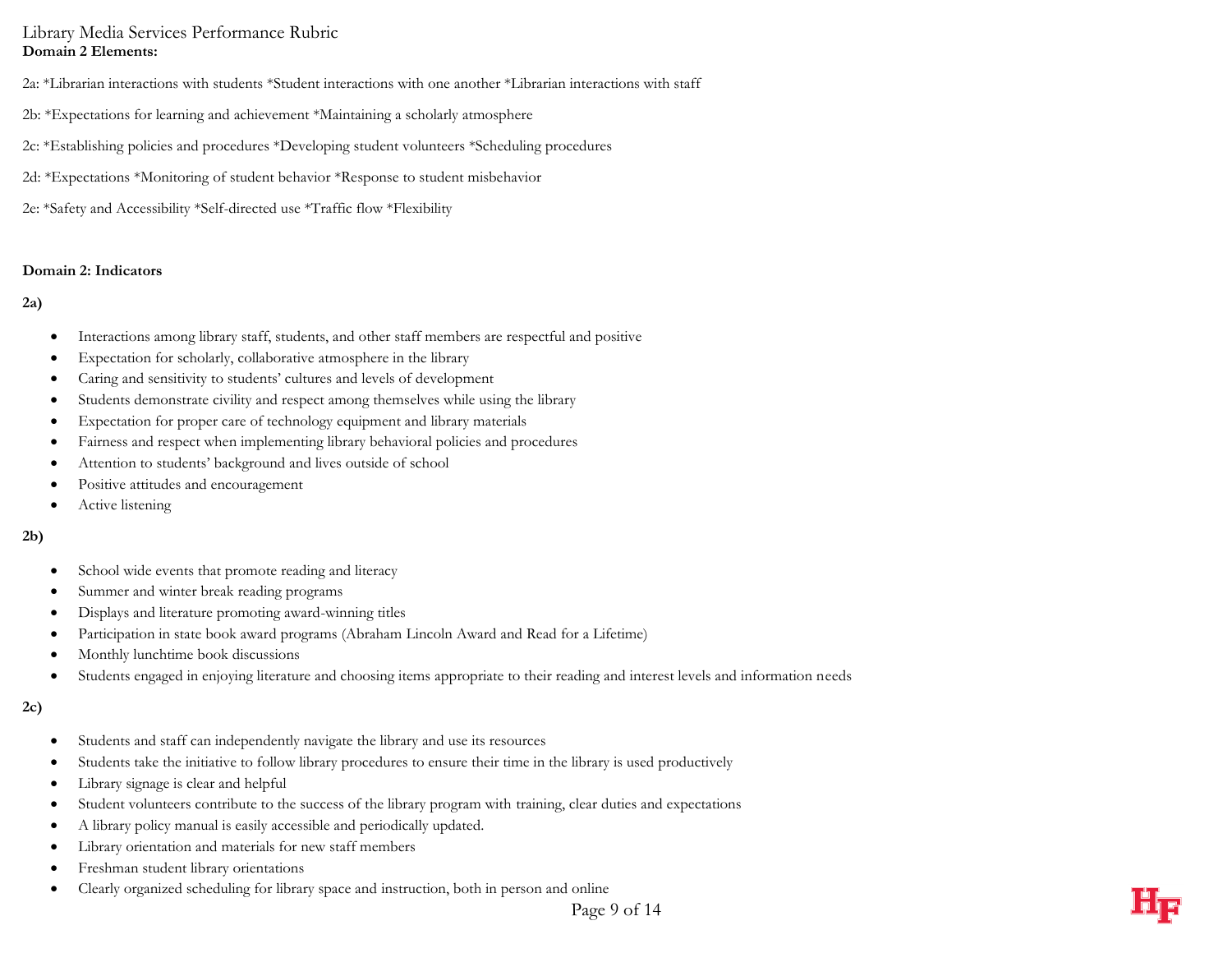- Clear standards of conduct
- Absence of acrimony between library staff and students concerning behavior
- Library staff continually monitors student conduct
- Monitoring of student behavior is appropriate and preventative
- Response to student misbehavior is sensitive to individual student needs
- Reinforcement of positive behavior
- Students display respectful interactions among themselves

## **2e)**

- Pleasant, inviting atmosphere
- Safe environment
- Accessibility for all students
- Furniture arrangement suitable for the learning activities
- Effective self-directed use of physical resources, including computer technology, by both students and staff
- Book displays are attractive and inviting
- Furniture, technology and materials are clean, in good repair and working order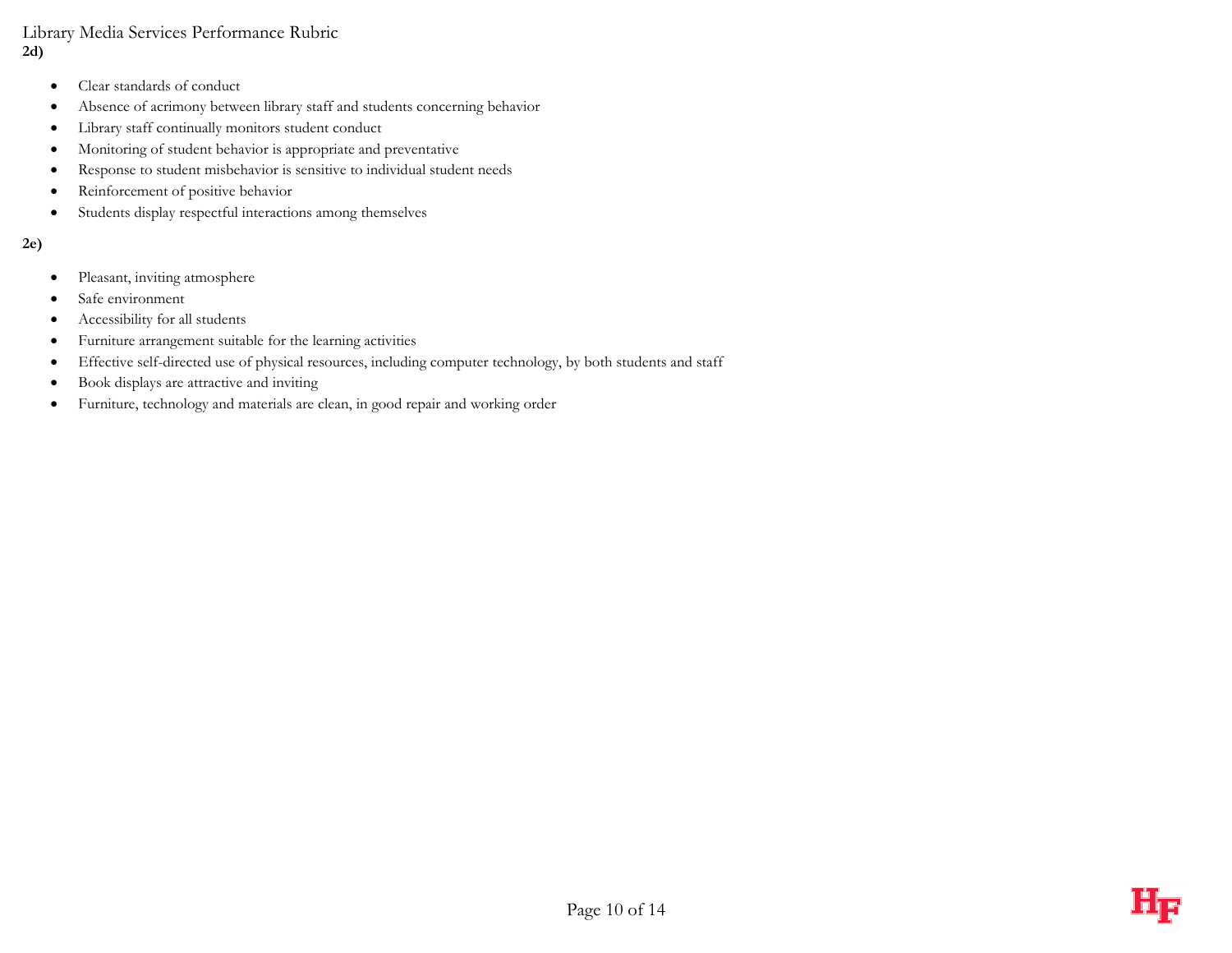## Library Media Services Performance Rubric **Domain 3 Elements:**

- 3a: \*Collection development \*Using data
- 3b: \*Integrating Information Literacy \*Instructional Materials and Resources
- 3c: \*Instructional materials and resources \*Expectations for students
- 3d: \*Integrating technology \*Instructional Materials and Resources
- 3e: \*Adjustment to the library program \*Response to students and staff \*Persistence

#### **Domain 3: Indicators**

### **3a)**

- Use of established collection development tools, such as professional journals, webinars, listservs, and technology-based resources
- Use of established collection development analysis tools and documents to ensure balanced collection
- Maintains and develops contacts with library vendors
- Negotiates most favorable terms for subscription contracts and all other purchases
- Written collection development policy
- Written policies to guide staff in all areas of library administration
- Library materials are in acceptable physical condition and general good repair
- Print materials are neatly and accurately shelved
- Electronic resources are easily accessible; links are accurate
- Consistent inventory of collection, including withdrawal of outdated materials. Age-sensitive materials (e.g. medical subjects, sciences) are in appropriate date ranges

### **3b)**

- Student enthusiasm, interest, thinking, problem solving, etc.
- Meetings with individual teachers or teacher teams to collaborate on lessons
- Use of appropriate technology tools by students
- Online research guides and handouts created for specific courses

- Instruction in information literacy skills as needed
- Suitable pacing of the lesson: neither dragged out nor rushed, with time for closure and student reflection
- Students are empowered to take initiative when using print and digital materials for a variety of purposes
- Students self-select reading materials, collaborate with peers in sharing and appreciating literature
- Students are engaged in the lesson
- Students, when applicable, draw on prior knowledge when starting new research projects
- Instructional materials aligned to learning outcomes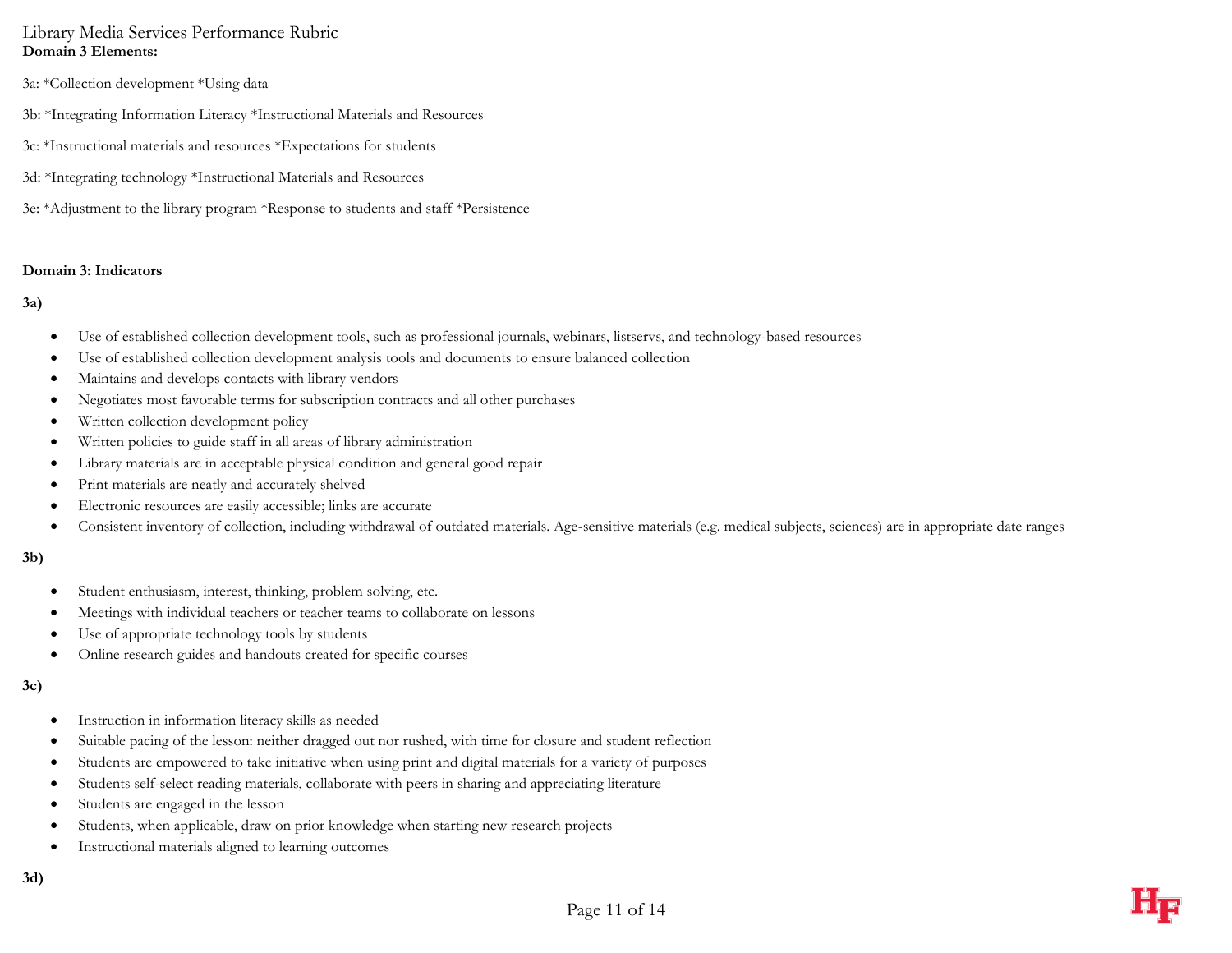- Library staff responds in a timely manner to student and staff requests for technology assistance
- Library staff offering one-on-one assistance to students working in the library
- Instructional handouts available
- Library staff engaged in one-on-one assistance with teachers

# **3e)**

- Incorporation of student and staff feedback when evaluating or changing the library program
- A system for soliciting suggestions for purchase of library materials from staff and students
- Incorporation of student and staff interests when planning library programs or purchasing materials
- Adjusting the library program in response to student and staff feedback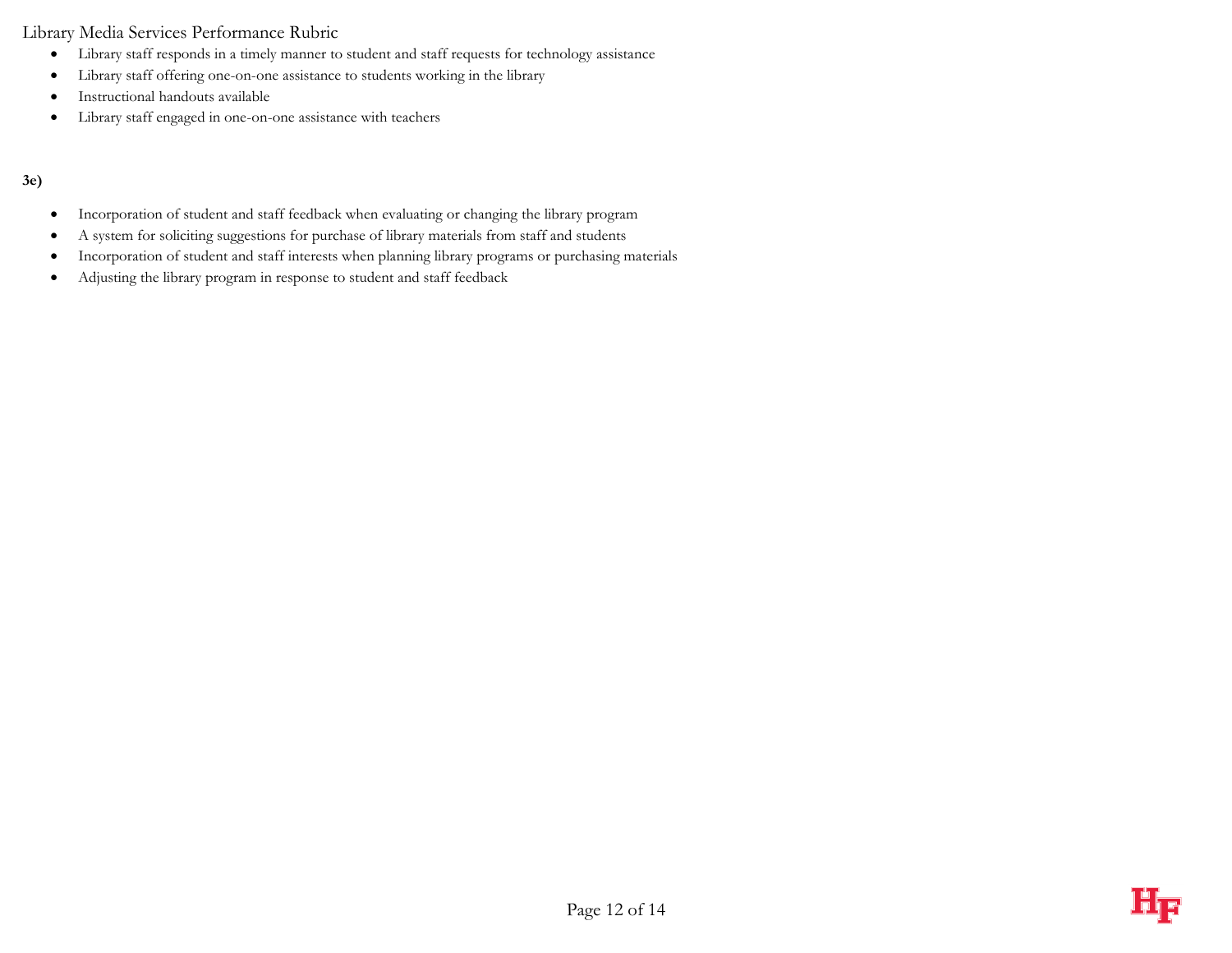# Library Media Services Performance Rubric **DOMAIN 4: ELEMENTS**

4a: \*Reflection \*Use in Future Planning

4b: \*Library Catalog \*Circulation of materials \*Statistics \*Inventory \*Budgets and purchase requisitions

- 4c: \*Information about the library program \*Advocacy
- 4d: \*Relationships with colleagues \*Involvement in a culture of professional inquiry
- 4e: \* Enhancement of content knowledge and pedagogical skill \* Receptivity to feedback from colleagues \*Service to the profession

4f: \*Integrity and ethical conduct \*Service and advocacy to students \*Decision making \*Compliance with school and district program

4g:

#### **Domain 4: Indicators**

## **4a)**

- Reflective conversations with peers and administrators
- Reflective consideration of suggestions to improve library program

#### **4b)**

- Periodic reports compiled for library use statistics: student and facility use, materials checkout, electronic resource access
- New materials cataloged and classified according to generally accepted professional standards
- Accurate records for all purchases, following established school procedures
- End of year report
- Inventory report
- Material circulation reports

- Parent workshops (example, HFU session)
- Evening literacy-based events for families and community members
- Regular communication with area high school librarians
- Participation in Illinois Regional Library System (RAILS)
- Outreach to local public libraries
- Outreach to area university libraries
- Articulation with area feeder school libraries
- Appropriate and timely responses to concerns, suggestions and requests from students, family members and community members